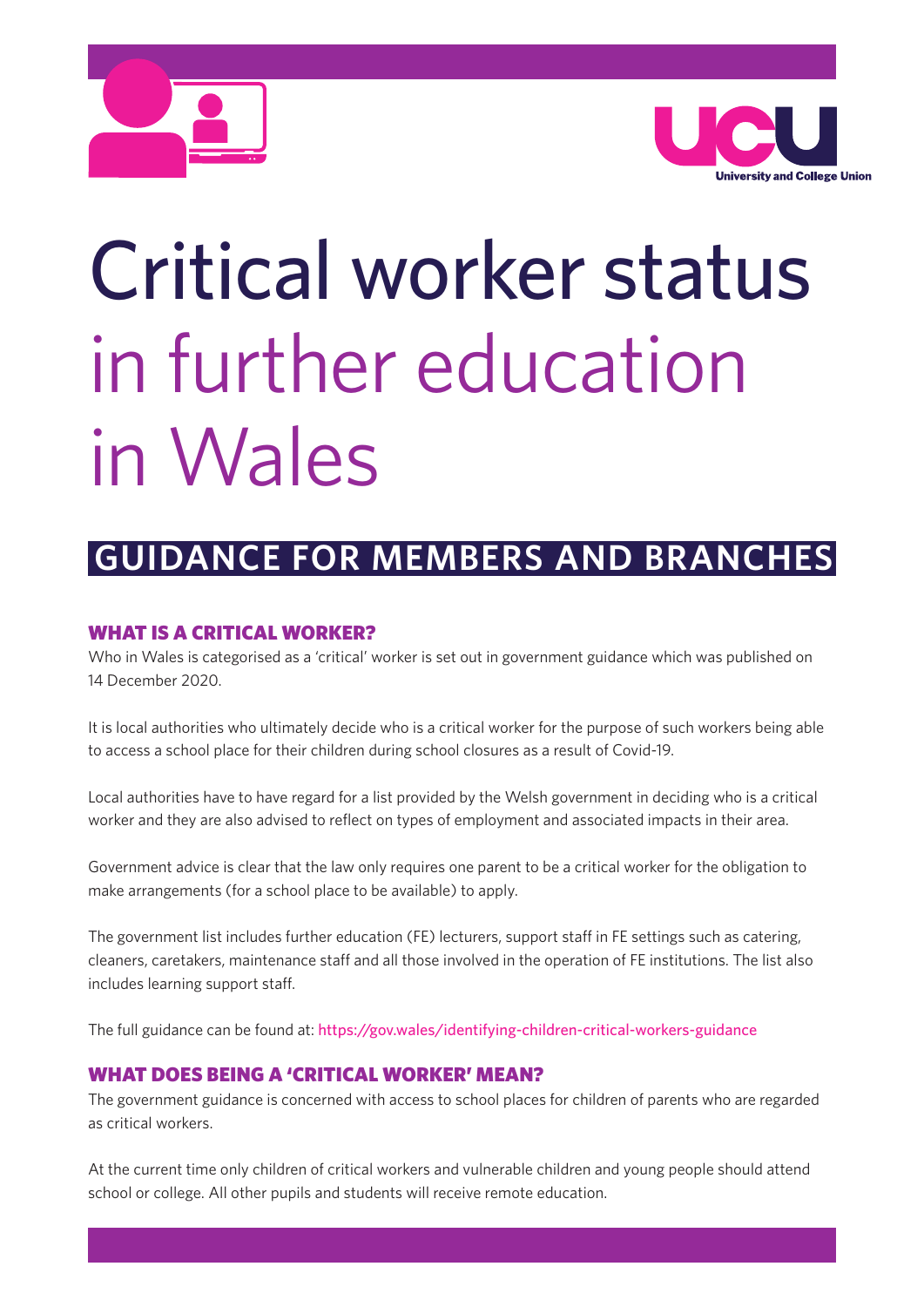#### CRITICAL WORKER STATUS IN FURTHER EDUCATION IN WALES



*Being a critical worker means only that you should be able to access a school place for your children. It does NOT mean that you have to send your children to school.*

This is set to be reviewed on 29 January but unless rates of community transmission in Wales reduce significantly by 29 January, most students in schools and colleges will continue working remotely until the February half term.

However, being included on the government list does not mean children of all workers in these categories can or will be able to continue to send their children to school.

The government advice is that every child who can be safely cared for at home should be.

Local authorities are advised that priority for school/college places should go to the children of parents/carers whose work is critical to the COVID-19 response or is in a key sector such as health and social care and the child/children cannot be kept safely at home.

Being a critical worker means only that you should be able to access a school place for your children. It does NOT mean that you have to send your children to school.

It is also important to stress that being regarded as a critical worker should not, in any sense, be conflated with a requirement to work on site/campus or deliver face-to-face teaching/services.

#### **ARE FE STAFF 'CRITICAL WORKERS'?**

FE lecturing staff, support staff on FE campuses, those critical to FE institutions operations and learning support staff are included in the government list that local authorities need to consider when determining who is a critical worker able to access a school/ college place for their child/children.

However, it is clear that being on the list alone will not guarantee a school place.

It is for local authorities, supported by their legal advice, to assure themselves they have regard for the government regulations (and the list). It may well be interpreted differently within each local authority and, if challenged, they would need to be able to defend their decisions.

Whether or not FE staff are categorised as critical workers, the overriding advice from the government is that people should stay home and everyone who can work from home should do so.

#### **FE STAFF WITH SCHOOL-AGED CHILDREN**

Only those staff regarded as critical workers will be able to access a school place for their children.

However, we also note the government acknowledgement that not everyone on their list will be able to continue to send their children to school and that children who can be cared for safely at home should be.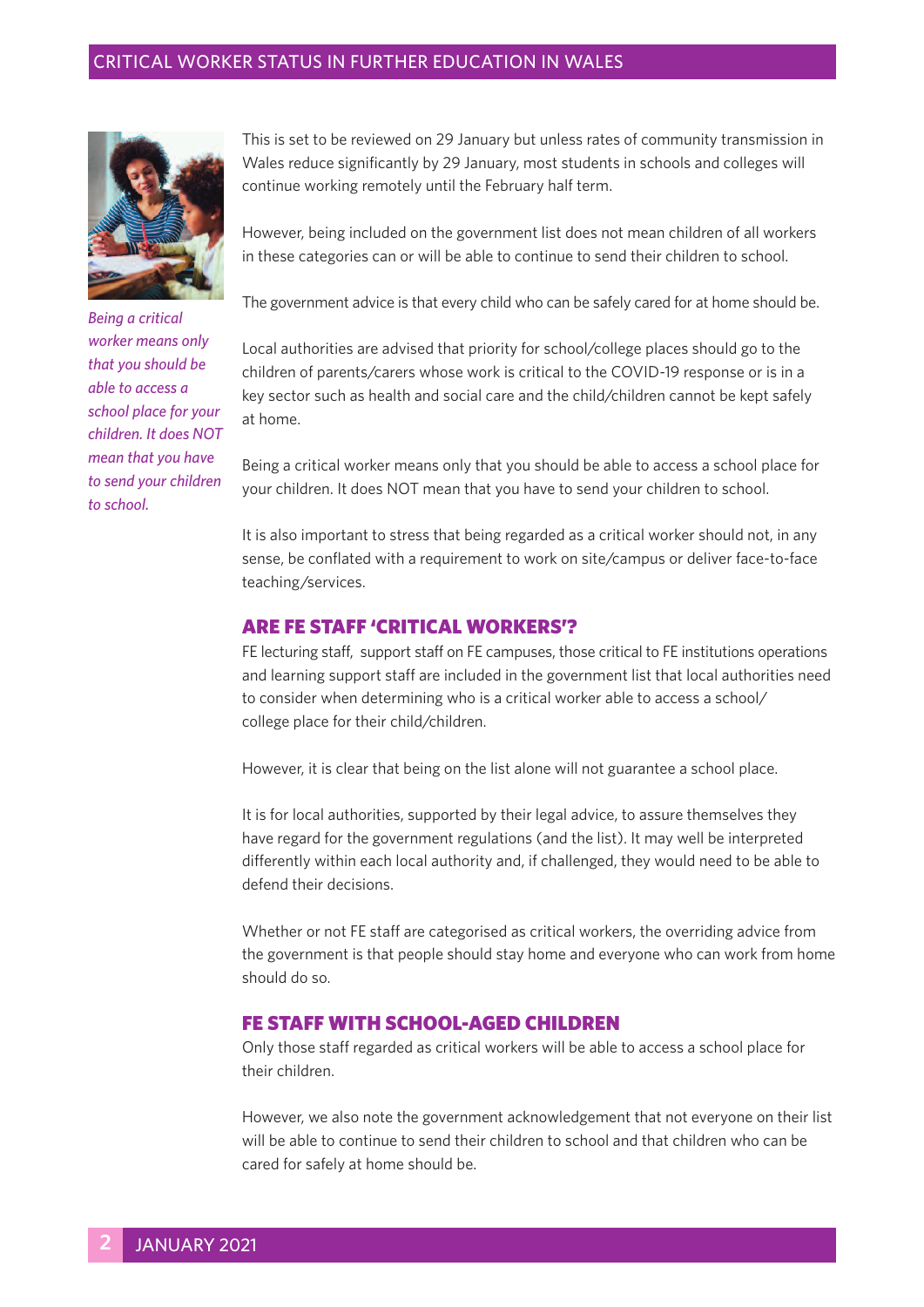#### CRITICAL WORKER STATUS IN FURTHER EDUCATION IN WALES

Even when a member of staff is regarded as a critical worker there should be no obligation on them to send their children to school if they do not wish to do so.

Critical workers who do not wish to send their children to school and those who are not classed as critical workers should be offered appropriate working arrangements to allow them to undertake home-schooling. This may range from flexible working and reduced workloads to offering paid special leave/furlough (on full pay) to such staff where requested.

Employers cannot expect parents of school aged children to work 'normally' during school closures. Branches should seek to reach agreement with their employer to facilitate such arrangements, ensuring that those who make such requests are fairly treated when they are considered, and do not suffer a career detriment as a result, since this could be a breach of the Equality Act 2010.

Staff who believe they do meet they definition of critical worker AND wish to access a school place for their children should talk to their employer about providing the required evidence for their local authority confirming their critical worker status.

All staff working from home (with or without children) should be provided with the necessary equipment to do so safely and workloads should be reasonable providing for regular breaks in accordance with the Display Screen Equipment regulations (see: https://tinyurl.com/y5rta5uq)

Workloads need to be managed in light of these new ways of working and it is not acceptable to simply transfer in-person timetables to remote working situations.

#### **WORKING ON SITE**

All staff should work from home wherever possible, both in line with government advice and with employers' duty to minimise the health and safety risks their staff are exposed to.

Any requirement to work on site should be solely on the basis that the work is essential and cannot be performed remotely, not simply on whether a member of staff can be categorised as a critical worker for the purpose of accessing a school place for their children.

All government guidance makes clear that the most important thing everyone can do is 'Stay Home' because this will limit transmission of COVID-19 and help to get the virus under control. Government guidance also makes clear that leaving home is only permitted in very specific circumstances, attending work being one of them, but only if work cannot reasonably be done from home. In colleges the vast majority of work can, and should, be done remotely/from home.

Up until at least mid-February, we would expect that the only teaching staff required to attend College premises would be those essential to teaching vulnerable students and those of critical workers who are attending the college in person or to deal with learners undertaking essential exams and assessments. UCU branches should be consulted on



*All staff working from home (with or without children) should be provided with the necessary equipment to do so safely and workloads should be reasonable.*